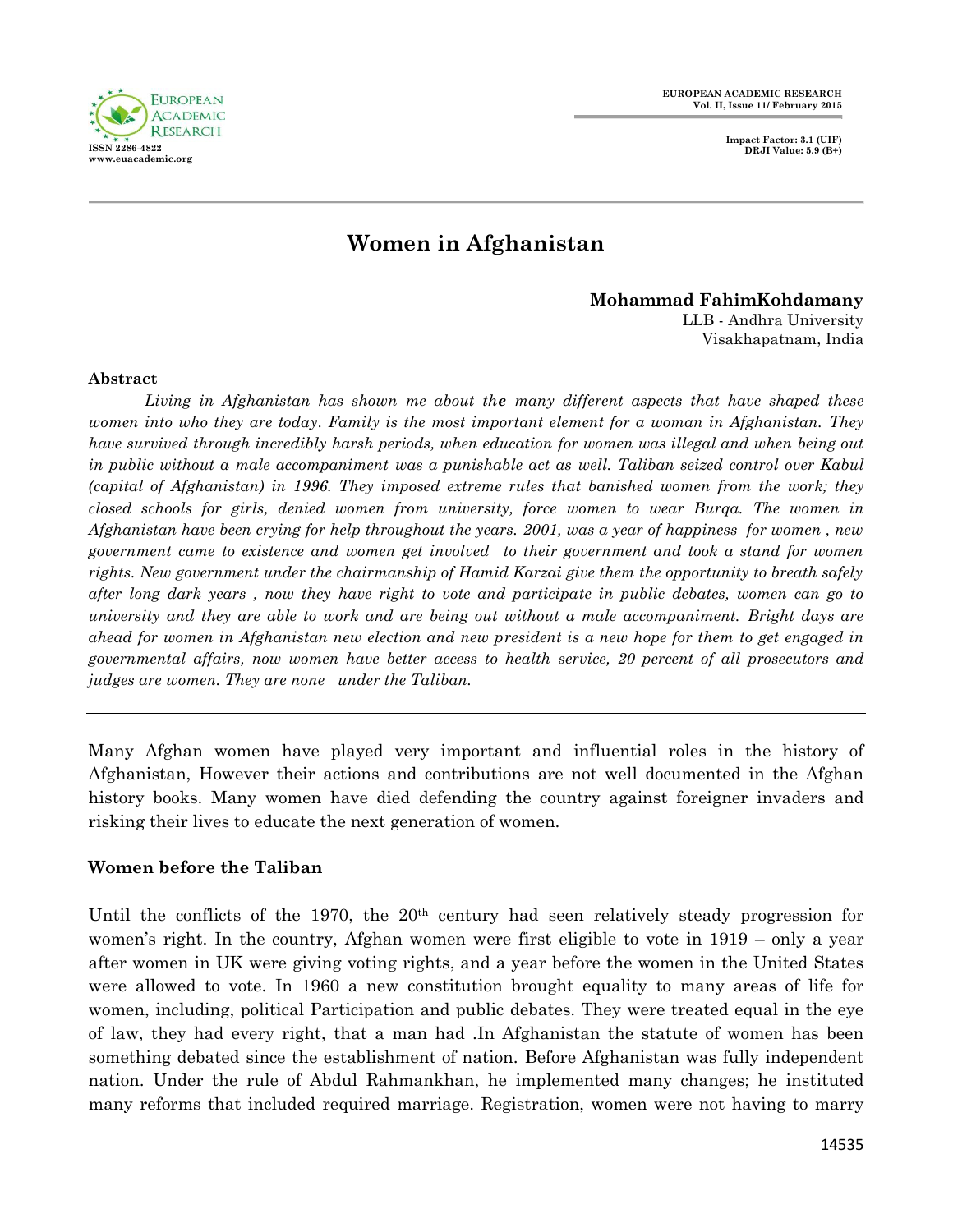her husband next closest male relative if her husband passed away, and also if a women wanted to stay with her husband or not before she went through puberty.

After Abdul Rahmankhan, Afghanistan became independent in 1919, under the rule of king Amanullah, who established a monarchy . King wanted to give women more freedom .he says if women wanted to go to the park, they would not have to cover their faces .he established the first girls school in the history of Afghanistan in 1920, he eliminated slavery which made women free from cohabitation without being married. Then Zaher Shah brought some changes in women life in Afghanistan, Daoud khan give women a chance ,equal job opportunities to that of men where offered to women and women were able to work in different jobs. After the Soviet possession in Afghanistan, Afghanistan was plunged into a state of violent power struggle, many different groups were fighting for power and these groups sent country to the hell, back to 15thcentury. An Afghan female says what Afghanistan she saw when she was child. HoriaSeddiqi an Afghan female says: "As a girl, I remember my mother wearing miniskirt and taking us to cinema. And my aunt went to university in Kabul".

## **During the Taliban**

Taliban ruled in Afghanistan from 1996 until 2001. They implemented the strictest law. During the Taliban rule in Afghanistan , all the nation were on a dark hole and this has given their freedom, Women were experiencing the most hilarious moments .Women were totally prohibited from working and from wearing anything except Burqa. They were forbidden to be in public without a male relative or companion, which they called Mahram. In 1998 restrictions became more servers, the Taliban ordered that windows in Kabul be blackened so Women could not be seen inside their homes from the outside Women were forbidden to see a male doctor, even though very few female doctors were allowed to Work. Under the Taliban, women and girls were discriminated against in many ways, for the crimes of being born a girl; they were enforcing their own law. Women and girls were banned from going to school or university , banned from showing their skin in public, and banned from being involved in politics or speaking publicity .There were many other ways their rights were denied to them .women were essentially invisible in Public life , they were imprisoned in their homes .Violence against women and girls was rife .they were not treated as a human, but as an animal , There was no life and no hope for women in Afghanistan .Taliban were killing women in public and no could claim their rights.

A 15 years old girl in Kabul said that "they shot my father in front of me. It was nine o "clock at night. They came to your house and told him they had orders to kill him because he allowed me to go to school. I cannot describe what they did to me after killing of my father". Generally women had no hope, they were in the middle of dark situation, they forgot the smile and life.

## **New government 2001**

After the removal of Taliban regime from Afghanistan a new government was formed. The Karzai administration has relaxed policy around women right. And in Kabul women can be seen driving

**EUROPEAN ACADEMIC RESEARCH- Vol. II, Issue 11/ February 2015**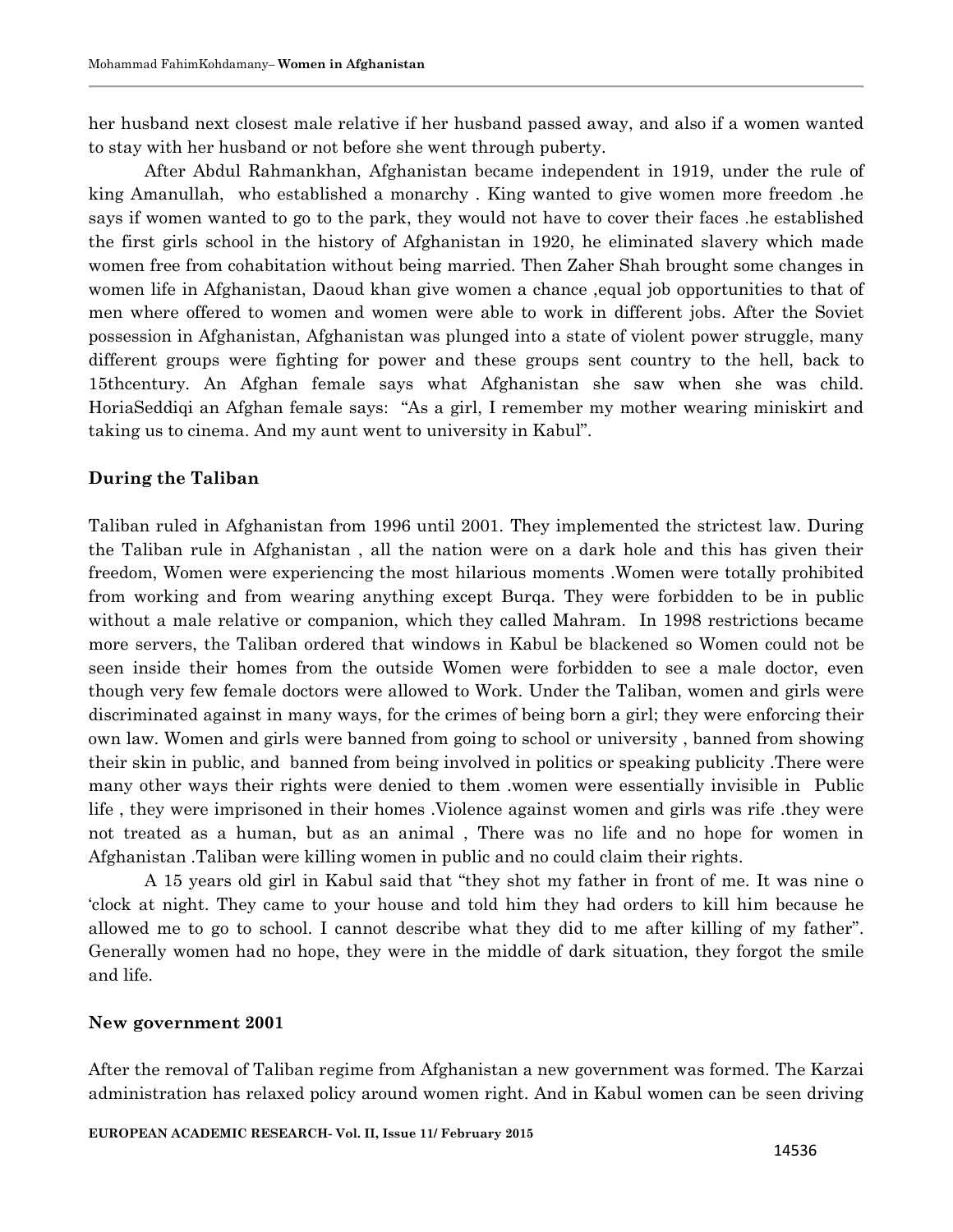cars and engaging in other activities that they would have previously banned from participating In. Women position improved, girls were going to school and participating in public debates, entertainment and sports. There have been undeniable improvements for women and girls since the fall of the Taliban. More than 100 organization established for women and new laws past for them. Elimination of violence against women (EVAW), passed by presidential decree. Women participation in public life, Girls access to education, after 2001 42 percent of students were girls who enrolled at school Universities.

# **Hope for a fresh breath**

Women in Afghanistan has suffered a lot, they were tired of their life and the struggles. when new government came to role , Hope came to Afghan women and they were happy that they are not imprisoned any more , they can be in public they can vote and they can have the equal rights that men has . Hamid Karzai government gave them the rights they needed, full freedom for women, and now after long dark years they can breathe safely and be happy of life. According to Nick Danzinger a photogapher from United states who recently paid a visit to Afghanistan ,he says. " Much has been achieved after the fall of the Taliban, More than 2.7 million girls are now in education and laws have been passed to ban child marriages,honour killings and the practice of daughters being given away by their families like commodities to settle disputes ,But much remains to be tackled. Yes, He is right, by all the assesst of government , Still we are witness of the problems which are faced by women.

# **Afghan women activists after the Taliban**

# **Dr. Sima Samar**

Sima Samar is a well known women"s and human rights advocate ,activist and a social worker within national and international forums, she served as minister of Women affairs from 2001 to 2003 . Samar obtained her degree in medicine from Kabul university in 1982 , during the Soviet regime she fled to Pakistan and established the Shuhada Organization to take health care of afghan refugees women in Queta ,Pakistan .this organization was dedicated to the provision of health care of afghan women and girls ,trainingof medical staff and education. "I have no fear anymore; I know that nothing is impossible. I think of the days when I went to Jaghori( a district in Ghazni province ) ,my home town , and I felt I was alone in my endeavours .today I enjoy the full support of the Afghan people. With enough collective effort and determination, things can be done ,Change can be happen " she says . Now she is the chairperson of the Afghan independent human rights commission since 2005. She owed lots of national and international awards in her career.

# **Fawzia Koofi:**

Koofi, a lady who left to dies in the sun after birth by her mother . But she survived , despite the abuse of her family ,the exploitative Taliban regime ,the murder of her father ,brother and husband and huge attempts on her life, she rose to become the first Afghani parliament speaker.

#### **EUROPEAN ACADEMIC RESEARCH- Vol. II, Issue 11/ February 2015**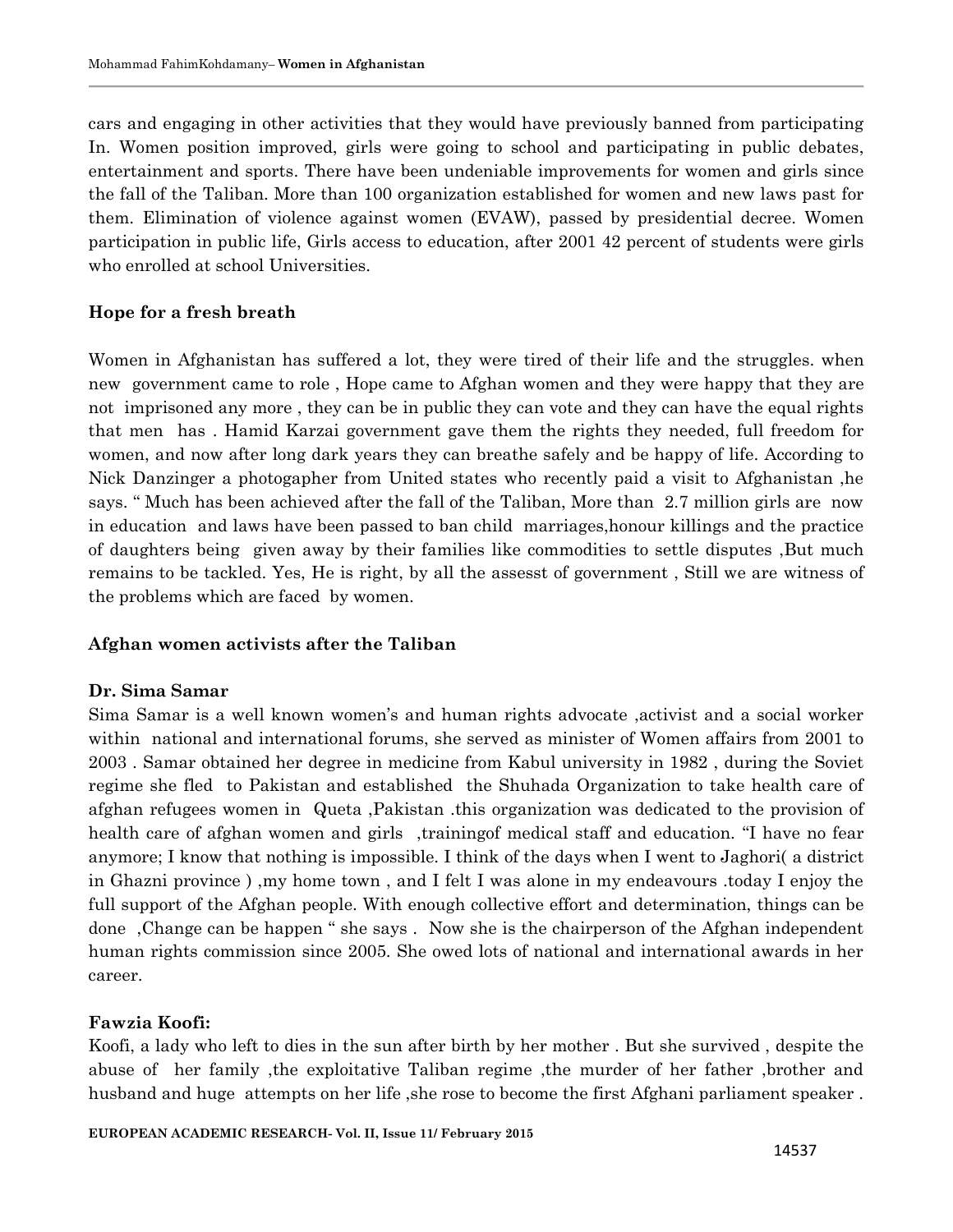Her women rights engagement is that she made it a priority to defend women"s right in Afghanistan ,Some of the key women"s initiative that she has championed during her tenure as an MP include: the improvement of women"s living conditions in Afghan prisons, the establishment of a commission to combat the issue of violence against the children, specially against children. Also she promoted the level of education for women in her homeland Badakhshan (a province in Afghanistan). Law maker, women right advocate and candidate for residential elections. Koofi is a leader with a vision to change Afghanistan Into a society that is based on the rule of law, Civility and human rights .despite numerous attacks on her life ,what she most afraid of is being Misunderstood by people.

"Iam not afraid to die for my values "she says. Afghanistan first female speaker of parliament and the highest ranging women in Afghan politics. That makes her a target for opponents of women"s right in Afghanistan, including the fearsome Taliban. Koofi refused to be cowed .she even plans to run for president in two years .Her priority is to defend women rights in Afghanistan. Her book The Favorite Daughter, explains the lifeshehad.

## **Malalay Joya**

She was 27 when she sealed a seat in Afghanistan parliament in 2007, for her speechs against Mujahedin she was suspended from the parliament of Afghanistan . She was elected to the Loyajerga( An assembly to debate the proposed afghan constitution) , when she Stood up and publicly criticized the room full of men (Mujahidin ). "why would you allow criminals to be present ? warlords are responsible for our country situation. The most anti women people in the society who brought our country to this state and they intend. To do the same again " She was called The bravest women in Afghanistan by BBC.Time magazine placed her on their annual list of the 100 most influential people in the world. Foreign policy magazine listed Joya in its annual list of top 100 global thinkers. The Guardian listed her among top 100 women activists on March 2011. "I started working as an activist when I was very young, grade 8. I worked in refugee camps during the war with Soviet Union when family were refugees in Iran. In every house that I went everyone had different stories of suffering. No movie maker, no writer is able to write about these tragedies that we have suffered. Not only in Afghanistan but also Palestine, Iraq. The children of Afghanistan is like the children of Palestine, they fight against the enemies with only stones. These kinds of children are my heroes and heroines," she says, She has much more International peace awards.

## **Farkhunda Zahra Naderi:**

Naderi, as one of the women rights activists in Afghanistan, raised the first voice for the membership of women in Afghan Supreme court, and after she took a seat in Afghan Parliament in 2010 by direct and fair voting by people. She shared the idea with the women committee members in Afghan parliament and also presented in the General assembly. The youngest female parliament member in Afghanistan, is the Member of women affairs, human rights and civil society of Afghan Parliament Farkhunda Zahra Naderi, the N-Peace award winner .the international peace network introduces peace award in 2012 among 100 peace builder from 6